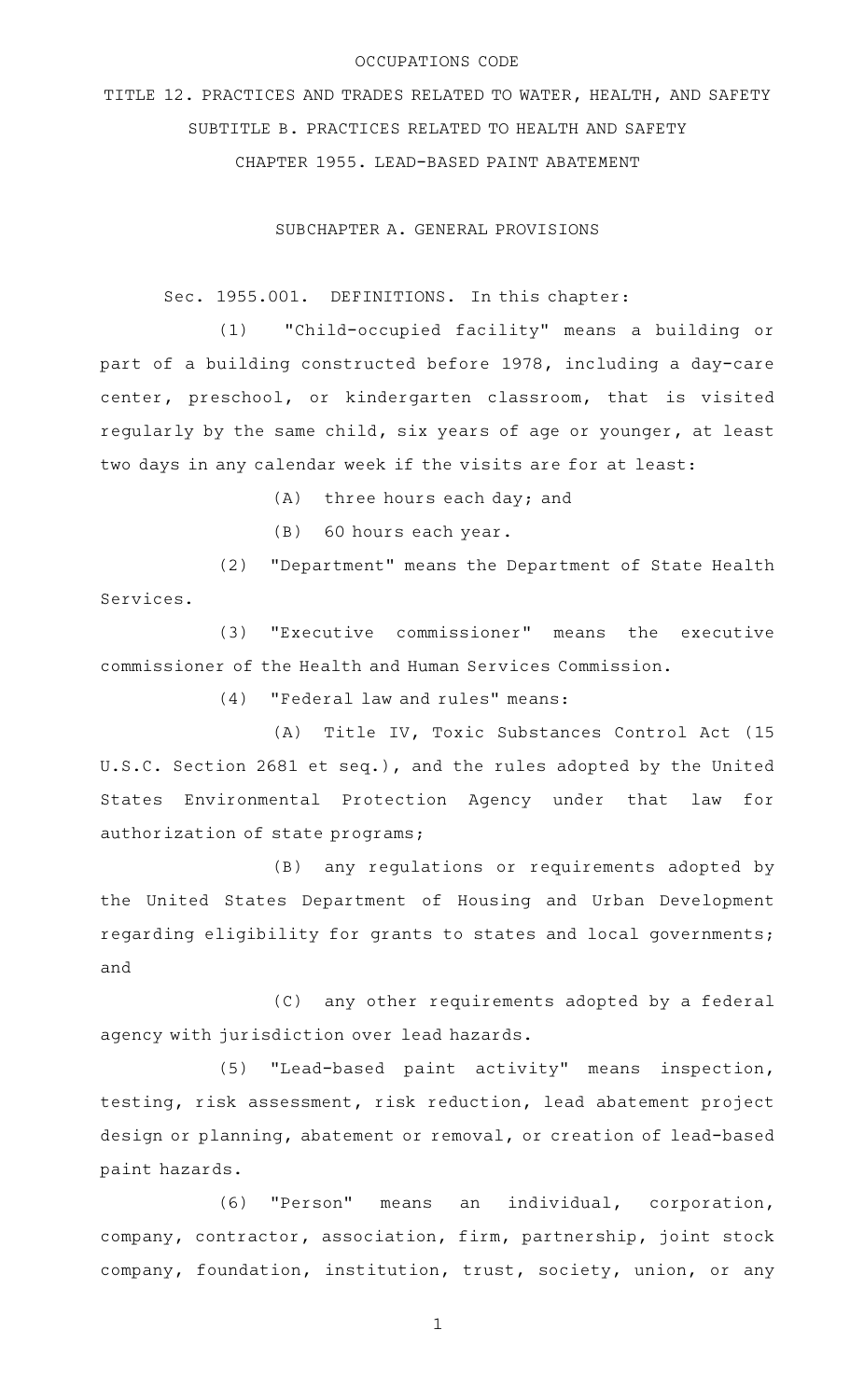other association of individuals.

(7) "Target housing" means any housing constructed before 1978, other than:

(A) housing for the elderly or persons with disabilities, unless a child six years of age or younger resides or is expected to reside in the housing; or

(B) a dwelling without bedrooms. Added by Acts 2001, 77th Leg., ch. 1421, Sec. 4, eff. June 1, 2003. Amended by:

Acts 2015, 84th Leg., R.S., Ch. 1 (S.B. [219](http://www.legis.state.tx.us/tlodocs/84R/billtext/html/SB00219F.HTM)), Sec. 5.283, eff. April 2, 2015.

Sec. 1955.002. RULES RESTRICTING ADVERTISING OR COMPETITIVE BIDDING. (a) The executive commissioner may not adopt rules restricting advertising or competitive bidding by a certified or accredited person except to prohibit false, misleading, or deceptive practices.

(b) The executive commissioner may not include in the rules to prohibit false, misleading, or deceptive practices a rule that:

 $(1)$  restricts the use of any advertising medium;

(2) restricts the use of a certified or accredited person 's personal appearance or voice in an advertisement;

(3) relates to the size or duration of an advertisement by the certified or accredited person; or

(4) restricts the certified or accredited person's advertisement under a trade name.

Added by Acts 2001, 77th Leg., ch. 1421, Sec. 4, eff. June 1, 2003. Amended by:

Acts 2015, 84th Leg., R.S., Ch. 1 (S.B. [219](http://www.legis.state.tx.us/tlodocs/84R/billtext/html/SB00219F.HTM)), Sec. 5.284, eff. April 2, 2015.

## SUBCHAPTER B. CERTIFICATION AND ACCREDITATION

Sec. 1955.051. CERTIFICATION AND ACCREDITATION PROGRAM. (a) The department shall establish a program in compliance with federal law and rules for:

(1) certification of a person involved in a lead-based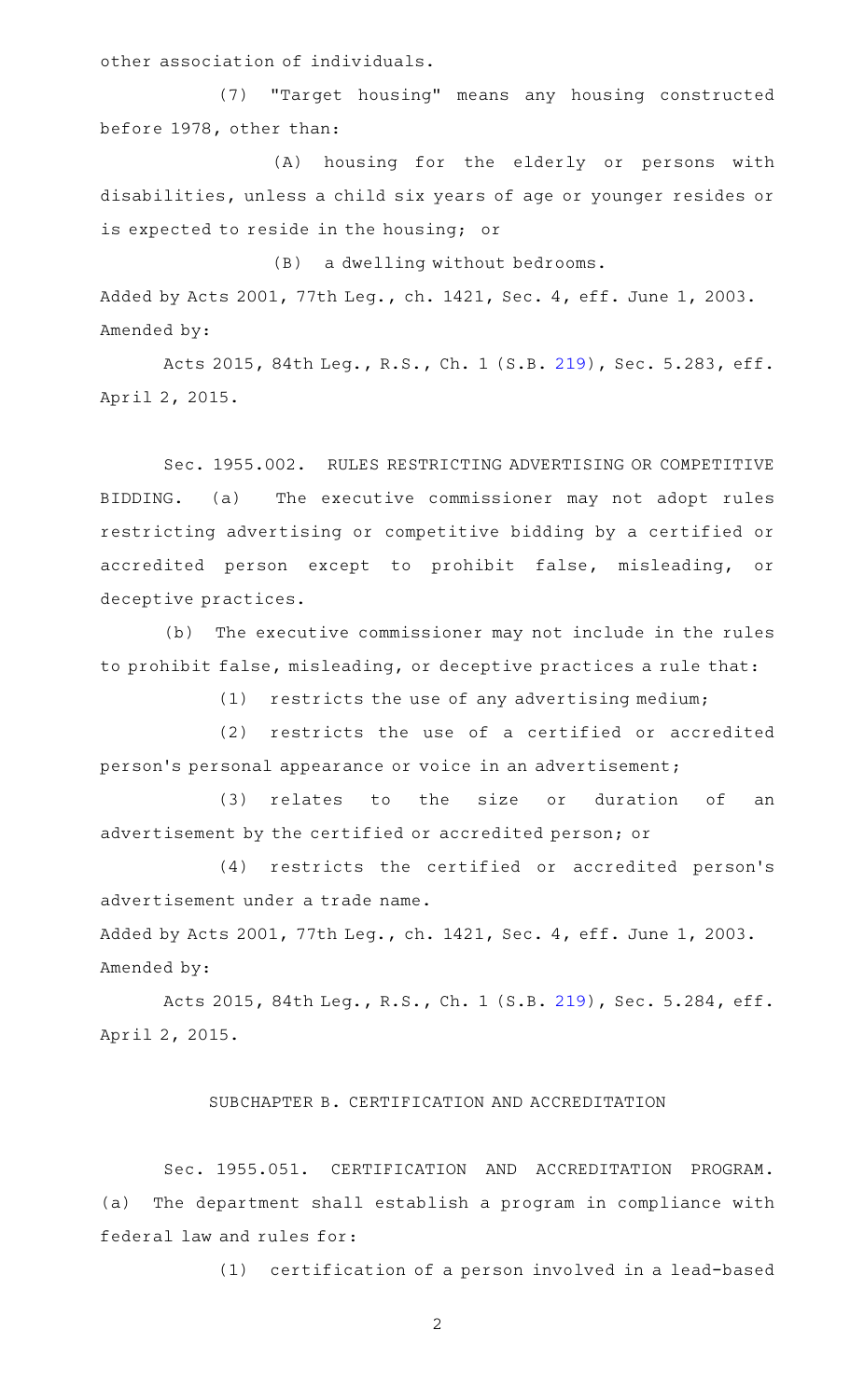paint activity in target housing or in a child-occupied facility; and

(2) accreditation of a training provider.

(b) The program may not exceed the minimum requirements of federal law and rules for authorization of a state program and receipt of federal funding by a state or local government.

(c) The department shall make any changes to the program that are:

 $(1)$  consistent with this chapter; and

(2) necessary to comply with federal law and rules.

(d) Rules adopted by the executive commissioner under this section must:

(1) set minimum training requirements for use by accredited training providers;

(2) set standards for the reliability, effectiveness, and safety of lead-based paint activities in target housing;

(3) set standards for accrediting training providers;

(4) require the use of certified and accredited personnel in a lead-based paint activity in target housing or in a child-occupied facility;

 $(5)$  be revised as necessary to:

(A) comply with federal law and rules; and

(B) maintain eligibility for federal funding;

(6) facilitate reciprocity and communication with other states having a certification and accreditation program;

(7) provide for the revocation of the certification or accreditation of a person certified or accredited by the department; and

(8) provide for financial assurance for a person certified or accredited by the department.

Added by Acts 2001, 77th Leg., ch. 1421, Sec. 4, eff. June 1, 2003. Amended by:

Acts 2015, 84th Leg., R.S., Ch. 1 (S.B. [219](http://www.legis.state.tx.us/tlodocs/84R/billtext/html/SB00219F.HTM)), Sec. 5.285, eff. April 2, 2015.

Sec. 1955.052. CERTIFICATION REQUIREMENT. (a) The executive commissioner by rule may require a person involved in a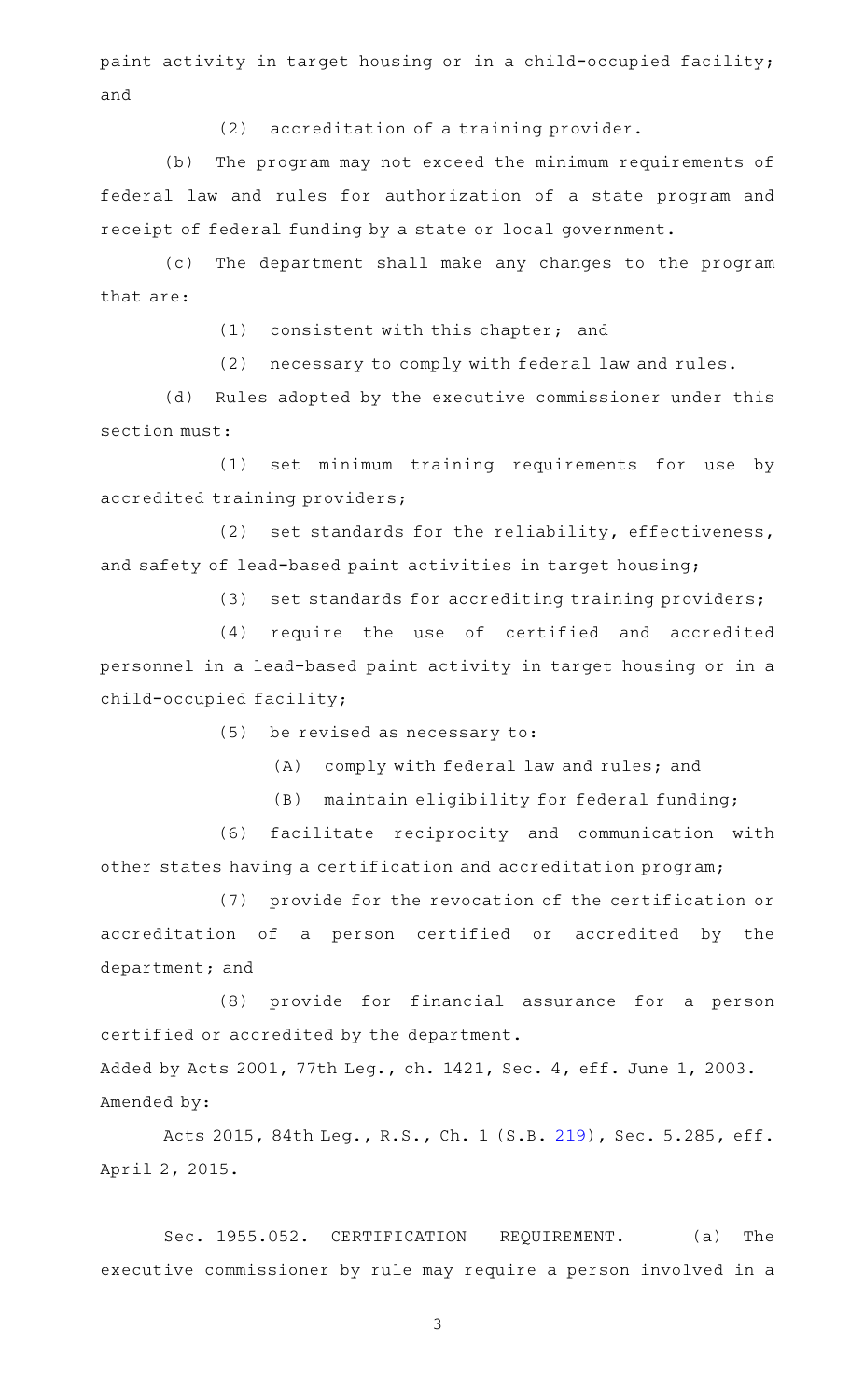lead-based paint activity in target housing or a public area that the department determines creates a public health hazard to be certified. The department shall delay implementation of the certification requirement for six months after the date the rule is adopted.

(b) A rule adopted under this section must be consistent with federal law and rules.

Added by Acts 2001, 77th Leg., ch. 1421, Sec. 4, eff. June 1, 2003. Amended by:

Acts 2015, 84th Leg., R.S., Ch. 1 (S.B. [219](http://www.legis.state.tx.us/tlodocs/84R/billtext/html/SB00219F.HTM)), Sec. 5.286, eff. April 2, 2015.

Sec. 1955.053. FEES. The executive commissioner by rule may impose a fee to cover the cost of administering the program. The executive commissioner shall set fees for issuing or renewing a certification or accreditation in amounts designed to allow the department to recover from the certification and accreditation holders all of the department 's direct and indirect costs in administering and enforcing this chapter. Added by Acts 2001, 77th Leg., ch. 1421, Sec. 4, eff. June 1, 2003.

Amended by:

Acts 2015, 84th Leg., R.S., Ch. 1 (S.B. [219](http://www.legis.state.tx.us/tlodocs/84R/billtext/html/SB00219F.HTM)), Sec. 5.287, eff. April 2, 2015.

Sec. 1955.054. EXAMINATION RESULTS. (a) Not later than the 30th day after the date a person takes any certification or accreditation examination under this chapter, the department shall notify the person of the examination results. If an examination is graded or reviewed by a testing service, the department shall notify the person of the examination results not later than the 14th day after the date the department receives the results from the testing service.

(b) If notice of the results of an examination graded or reviewed by a testing service will be delayed for more than 90 days after the examination date, the department shall notify the person of the reason for the delay before the 90th day.

(c) The department may require a testing service to notify a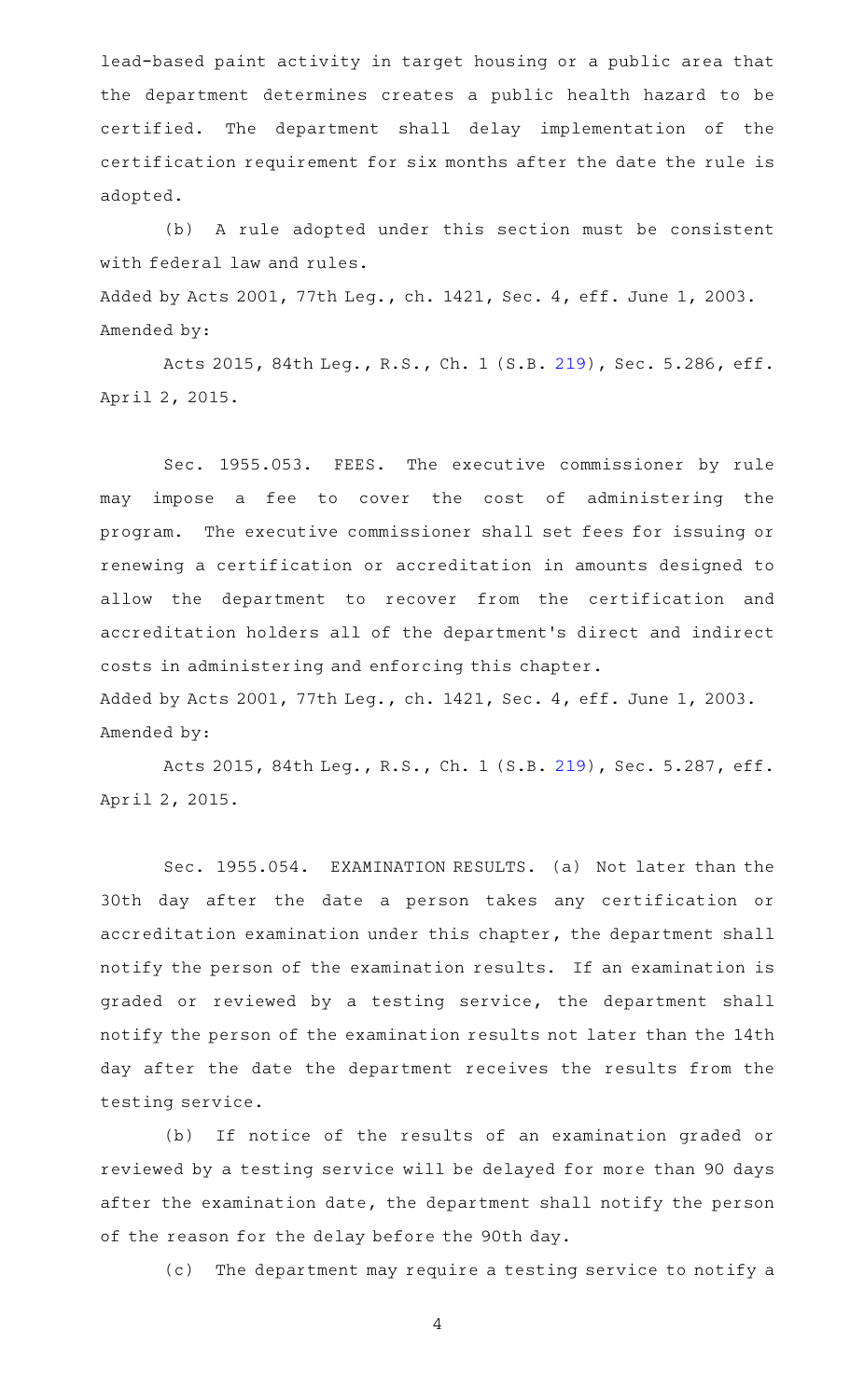person of the person 's examination results.

(d) If requested in writing by a person who fails an examination, the department shall provide to the person an analysis of the person 's performance on the examination.

Added by Acts 2001, 77th Leg., ch. 1421, Sec. 4, eff. June 1, 2003.

Sec. 1955.055. TERM OF CERTIFICATION OR ACCREDITATION; EXPIRATION. (a) A certification or accreditation is valid for two years.

(b) The executive commissioner by rule may adopt a system under which certifications or accreditations expire on various dates during the year. For the year in which the expiration date is changed, the department shall prorate certification or accreditation fees on a monthly basis so that each certified or accredited person pays only that portion of the certification or accreditation fee that is allocable to the number of months during which the certification or accreditation is valid. On renewal of the certification or accreditation on the new expiration date, the total certification or accreditation renewal fee is payable.

(c)AAA person whose certification or accreditation has expired may not engage in activities that require certification or accreditation until the certification or accreditation has been renewed.

Added by Acts 2001, 77th Leg., ch. 1421, Sec. 4, eff. June 1, 2003. Amended by:

Acts 2015, 84th Leg., R.S., Ch. 1 (S.B. [219](http://www.legis.state.tx.us/tlodocs/84R/billtext/html/SB00219F.HTM)), Sec. 5.288, eff. April 2, 2015.

Sec. 1955.056. NOTICE OF EXPIRATION. Not later than the 30th day before the expiration date of a person 's certification or accreditation, the department shall send written notice of the impending expiration to the person at the person's last known address according to department records.

Added by Acts 2001, 77th Leg., ch. 1421, Sec. 4, eff. June 1, 2003.

Sec. 1955.057. CERTIFICATION OR ACCREDITATION RENEWAL. (a) A person who is otherwise eligible to renew a certification or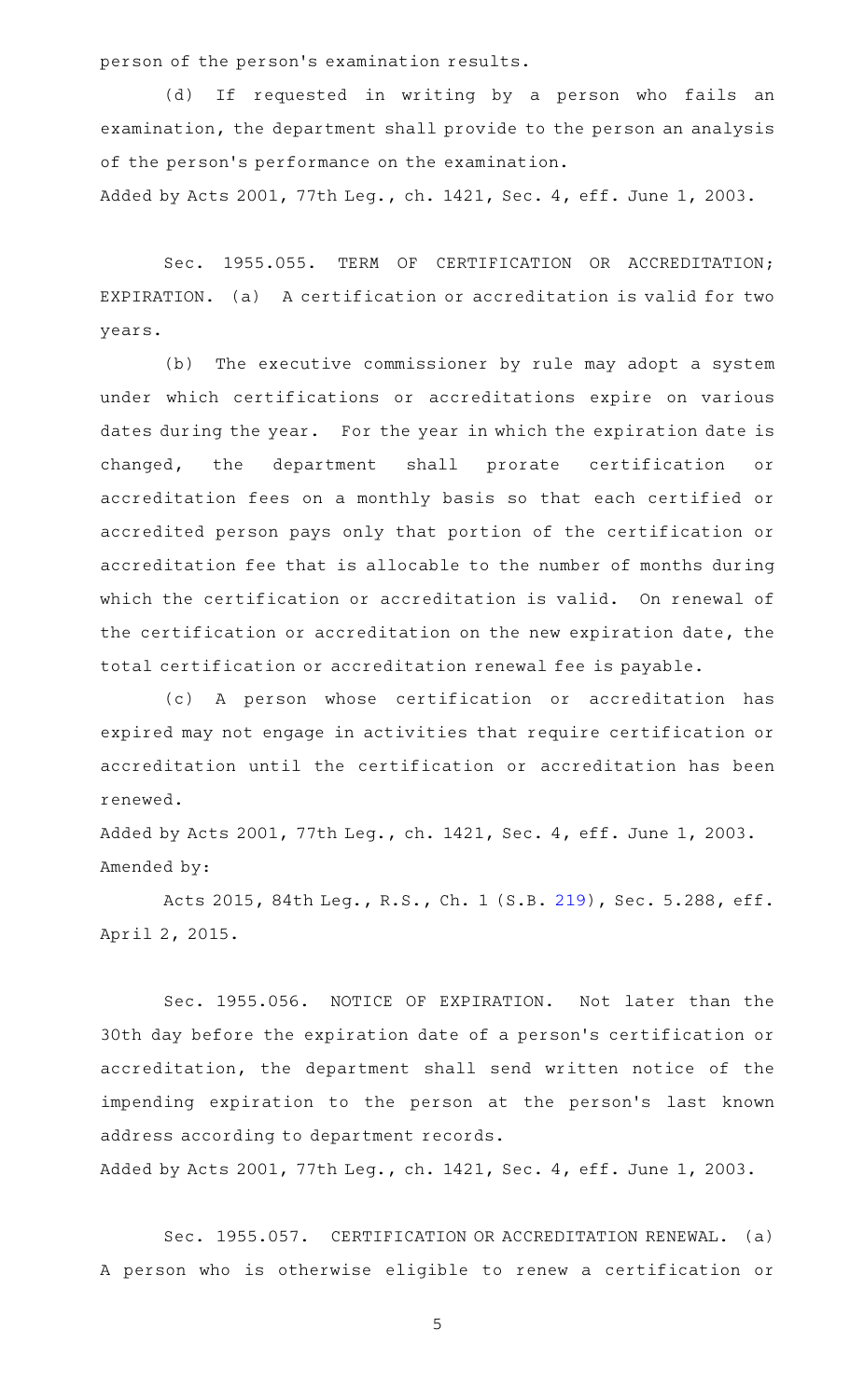accreditation may renew an unexpired certification or accreditation by paying the required renewal fee to the department before the expiration date of the certification or accreditation.

(b) A person whose certification or accreditation has been expired for 90 days or less may renew the certification or accreditation by paying to the department a renewal fee that is equal to 1-1/2 times the normally required renewal fee.

(c) A person whose certification or accreditation has been expired for more than 90 days but less than one year may renew the certification or accreditation by paying to the department a renewal fee that is equal to two times the normally required renewal fee.

(d) A person whose certification or accreditation has been expired for one year or more may not renew the certification or accreditation. The person may be recertified or reaccredited by complying with the requirements and procedures, including any examination requirements, for obtaining an original certification or accreditation.

Added by Acts 2001, 77th Leg., ch. 1421, Sec. 4, eff. June 1, 2003.

Sec. 1955.058. RENEWAL BY OUT-OF-STATE PRACTITIONER. (a) The department may renew without reexamination an expired certification or accreditation of a person who was certified or accredited in this state, moved to another state, and is currently certified or accredited and has been in practice in the other state for the two years preceding the date the person applies for renewal.

(b) The person must pay to the department a fee that is equal to two times the normally required renewal fee. Added by Acts 2001, 77th Leg., ch. 1421, Sec. 4, eff. June 1, 2003.

## SUBCHAPTER C. PENALTIES AND ENFORCEMENT PROVISIONS

Sec. 1955.101. DISCIPLINARY ACTION BY DEPARTMENT. The department shall revoke, suspend, or refuse to renew a certification or accreditation or shall reprimand a certified or accredited person for a violation of this chapter or a department rule.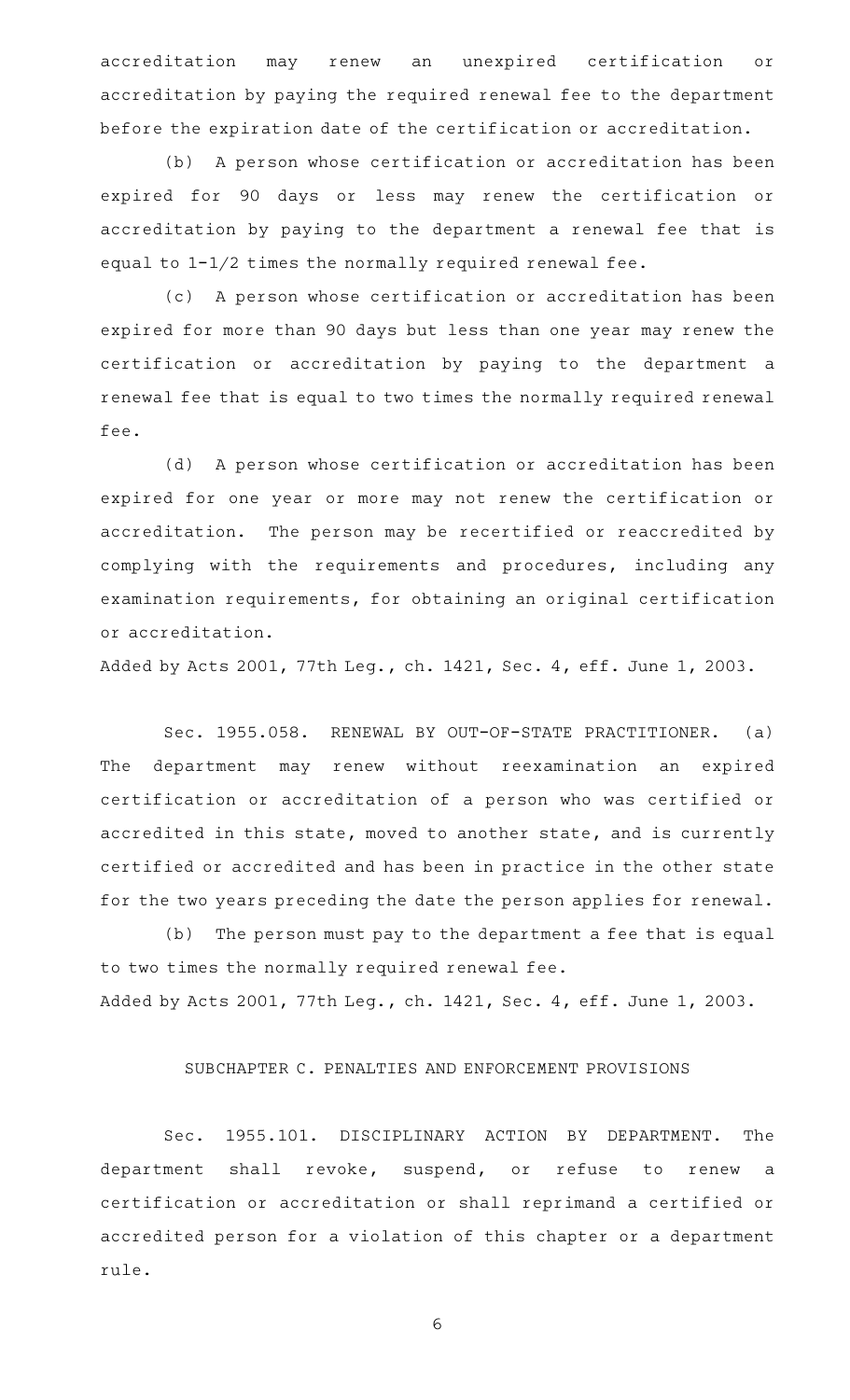Added by Acts 2001, 77th Leg., ch. 1421, Sec. 4, eff. June 1, 2003. Amended by:

Acts 2015, 84th Leg., R.S., Ch. 1 (S.B. [219](http://www.legis.state.tx.us/tlodocs/84R/billtext/html/SB00219F.HTM)), Sec. 5.289, eff. April 2, 2015.

Sec. 1955.102. PROBATION. (a) The department may place on probation a person whose certification or accreditation is suspended.

(b) The department may require a person whose certification or accreditation suspension is probated to:

(1) report regularly to the department on matters that are the basis of the probation;

(2) limit practice to the areas prescribed by the department; or

(3) continue or review professional education until the person attains a degree of skill satisfactory to the department in those areas that are the basis of the probation.

Added by Acts 2001, 77th Leg., ch. 1421, Sec. 4, eff. June 1, 2003. Amended by:

Acts 2015, 84th Leg., R.S., Ch. 1 (S.B. [219](http://www.legis.state.tx.us/tlodocs/84R/billtext/html/SB00219F.HTM)), Sec. 5.290, eff. April 2, 2015.

Sec. 1955.103. ADMINISTRATIVE PENALTY. (a) The department may impose an administrative penalty on a person who violates this chapter or a rule adopted under this chapter. The amount of the penalty may not exceed \$5,000 for each day of the violation.

(b) The executive commissioner shall adopt rules relating to the imposition and collection of an administrative penalty. Added by Acts 2001, 77th Leg., ch. 1421, Sec. 4, eff. June 1, 2003. Amended by:

Acts 2015, 84th Leg., R.S., Ch. 1 (S.B. [219](http://www.legis.state.tx.us/tlodocs/84R/billtext/html/SB00219F.HTM)), Sec. 5.291, eff. April 2, 2015.

Sec. 1955.104. INJUNCTIVE RELIEF; CIVIL PENALTY. (a) If it appears that a person has violated, is violating, or is threatening to violate this chapter or a rule adopted or certification issued under this chapter, the state may bring an